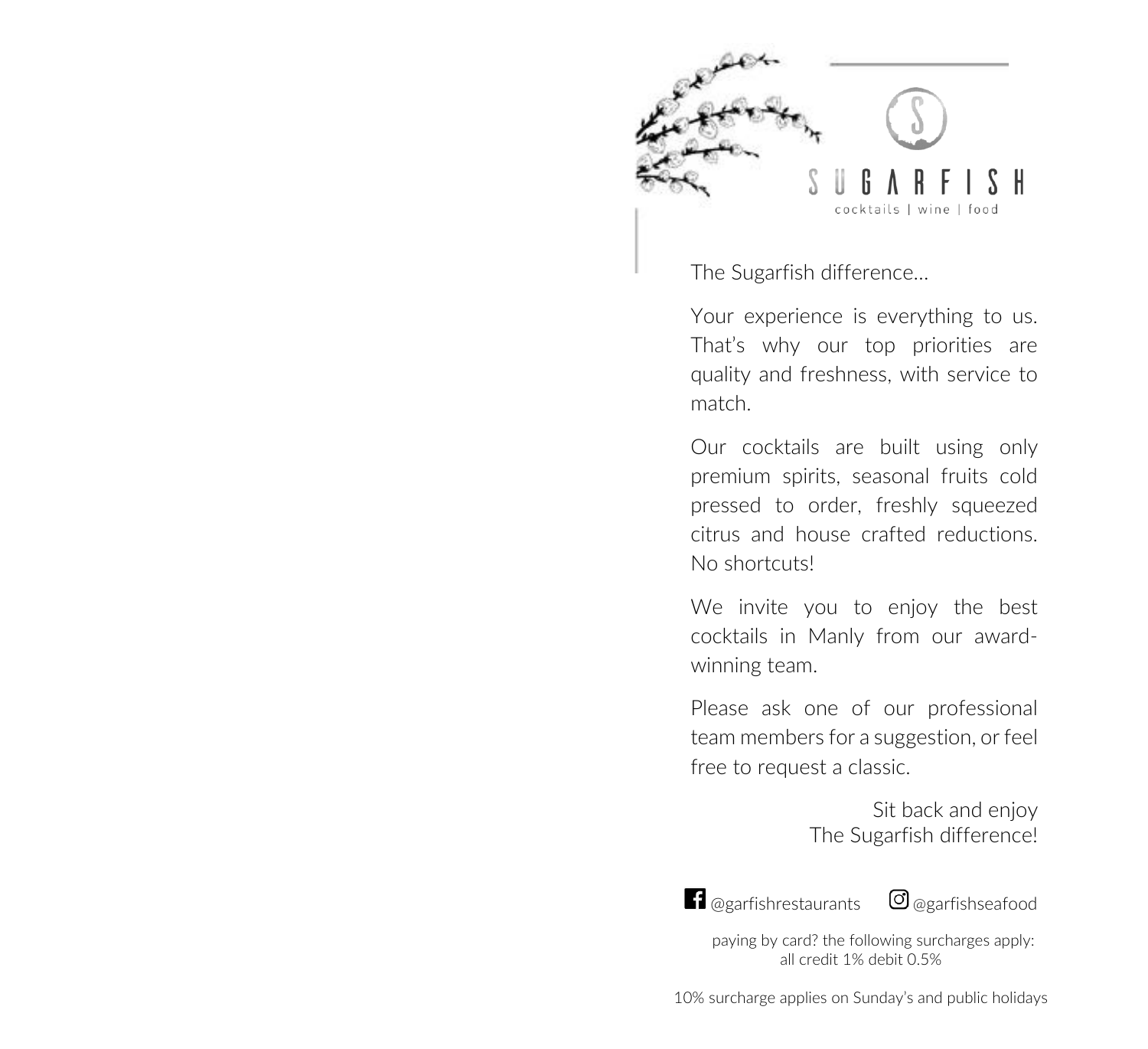### winter warmer

#### garfish mulled wine 17

 $\overline{1}$  cabernet sauvignon | grand marnier | licor 43 cinnamon | cloves | cardamom

#### aperitif

### $\blacksquare$  beach bellini  $\blacksquare$

joseph cartron peach liqueur | villa sandi prosecco boiron peach puree | lemon | agave

#### aperol spritz 19

aperol | villa sandi prosecco | soda | fresh orange

#### $\bigcirc$  catch up spritz 21

 $\perp$  bombay sapphire gin | st. germain elderflower liqueur villa sandi prosecco | capi yuzu soda | lemon

fresh passionfruit | cold pressed apple | lime | agave

## signatures

#### $\bullet$  garfish martini 21

#### $\frac{1}{4}$  42 below pure vodka l joseph cartron peach liqueur

 $\blacktriangledown$  lychee love  $21$ 42 below pure vodka | joseph cartron lychee liqueur cold pressed apple | lime | agave

#### the odd botanicals and 22

hendricks gin | domaine de canton ginger liqueur house-crafted kaffir lime syrup | cold pressed cucumber chilli | coriander | lime

#### rum, forest, rum 22

sailor jerry's spiced rum | havana club 3yr rum joseph cartron apricot brandy | cold pressed pineapple fresh passionfruit | mint | lime | house orgeat

#### ruby blossom 21

pampelle ruby l'apero | bombay sapphire gin lime | provence rosé reduction | soda

#### purple sky 21

bombay sapphire gin ǀ st germain elderflower liqueur lime | agave | shiraz float

## scotch whisky

| chivas regal 12yr blend<br>johnnie walker 'black label' blend<br>johnnie walker 'blue label' blend | keith   speyside<br>kilmarnock   ayrshire<br>kilmarnock   ayrshire | 12<br>13<br>32 |
|----------------------------------------------------------------------------------------------------|--------------------------------------------------------------------|----------------|
| the glenlivet 12yr                                                                                 | moray   speyside $12.5$                                            |                |
| glenfiddich 12yr                                                                                   | dufftown   speyside                                                | 13             |
| dalwhinnie 15yr highland                                                                           | dalwhinnie   speyside                                              | 15             |
| port charlotte 10yr 'heavily peated' bruichladdich   islay                                         |                                                                    | 16             |
| glenmorangie 12yr 'nectar d'or' glenmorangie   highlands                                           |                                                                    | 19             |
| lagavulin 16yr                                                                                     | lagavulin   islay                                                  | 20             |
| talisker distiller's edition 2006                                                                  | carbost   isle of skye                                             | 22             |
| octomore 10.3 6yr                                                                                  | bruichladdich   islay                                              | 32             |
|                                                                                                    |                                                                    |                |

### american whisky

| wild turkey rye                                                | lawrenceburg   kentucky    | 12  |
|----------------------------------------------------------------|----------------------------|-----|
| maker's mark bourbon                                           | loretto   kentucky         | 12  |
| southern comfort                                               | louisville   kentucky      | 12  |
| buffalo trace bourbon                                          | frankfort   kentucky 12.5  |     |
| jack daniel's 'old no.7' tennessee                             | lynchberg   tennessee 12.5 |     |
| rittenhouse rye                                                | bardstown   kentucky       | 14  |
| lairds 86 proof applejack                                      | scobeyville   new jersey   | -14 |
| michter's 'small batch' sour mash                              | louisville   kentucky      | 15  |
| hudson baby bourbon                                            | tuthilltown   new york     | 15  |
| blantons private reserve single barrel frankfort   kentucky 20 |                            |     |

## world picks whisky

| tullamore dew                      | tullamore lireland 12 |  |
|------------------------------------|-----------------------|--|
| nikka taketsuru pure malt          | miyagi   japan 17     |  |
| yoichi single malt                 | hokkaido   japan 22   |  |
| lark 'small cask aged' single malt | hobart Lasmania 29    |  |
|                                    |                       |  |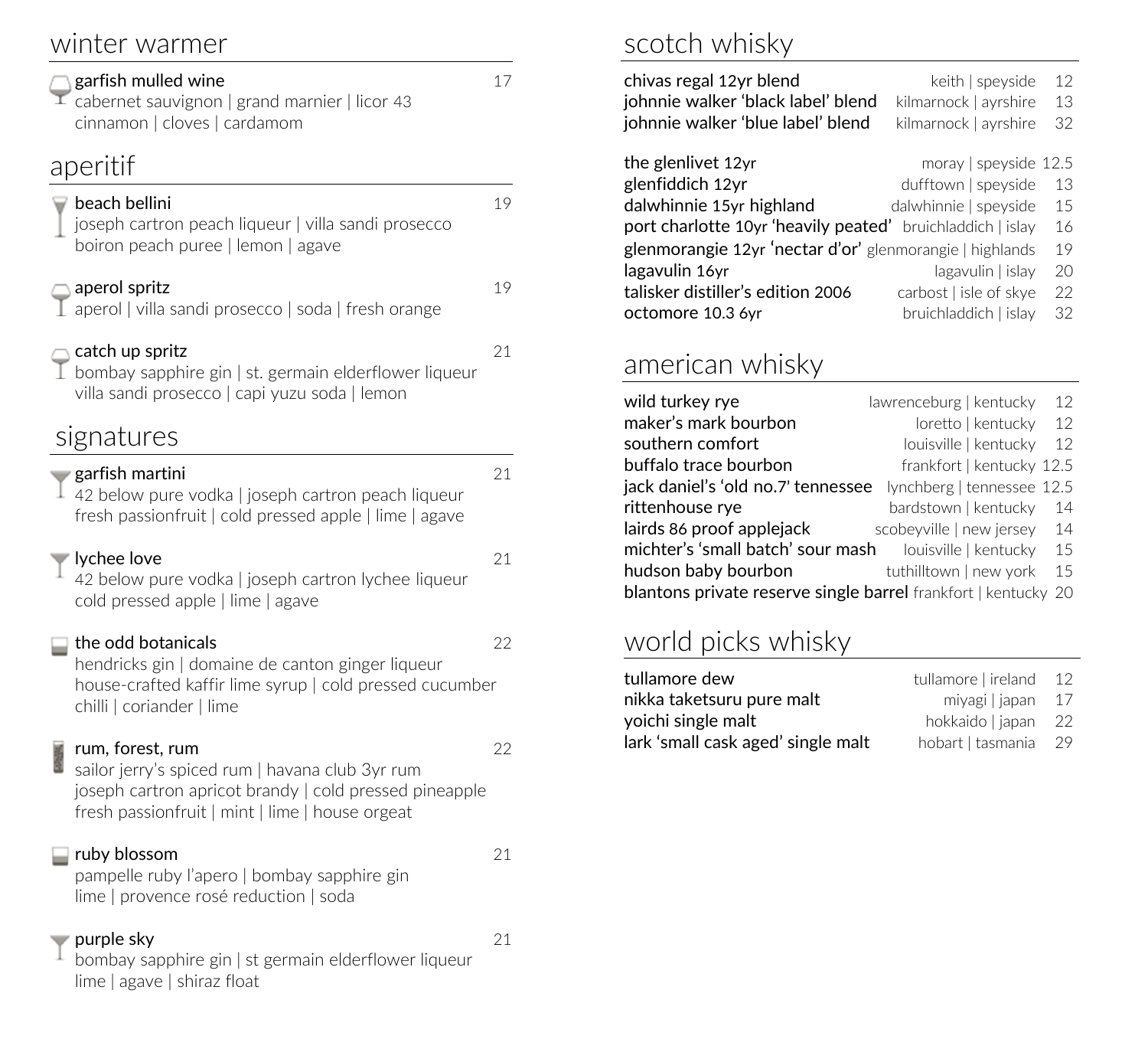| bombay sapphire london dry   | $london$   england 12       |
|------------------------------|-----------------------------|
| haymans sloe                 | london   england 12.5       |
| hendricks scottish           | girvan   scotland 14        |
| the four pillars rare dry    | yarra valley   vic $14$     |
| applewood                    | adelaide hills   sa 15.5    |
| gin mare mediterranean       | vilanova   spain 15.5       |
| the botanist                 | islay   scotland 16         |
| tanqueray no. ten london dry | london   england 17         |
| monkey 47 schwarzwald dry    | black forest   germany 18.5 |

## vodka

| 42 below pure   | new zealand 12       |  |
|-----------------|----------------------|--|
| beluga noble    | mariinsk I russia 13 |  |
| belvedere       | zyrardow poland $14$ |  |
| grey goose pure | picardy   france 15  |  |

## tequila/mezcal

| gran centenario hibiscus reposado tequila | jalisco 13.5 |     |
|-------------------------------------------|--------------|-----|
| don julio blanco tequila                  | jalisco 14   |     |
| casamigos blanco tequila                  | jalisco 15   |     |
| single estate ocho reposado tequlia       | jalisco      | -16 |
| 1800 anejo tequila                        | jalisco      | -16 |
| fortaleza anejo tequila                   | jalisco      | -20 |
| nuestra soledad mezcal                    | matalan      | 12  |
| del maguey vida single village mezcal     | ocotepec     | -13 |

#### rum

| havana club 3yr                           | 12<br>cuba                |
|-------------------------------------------|---------------------------|
| cachaca cana rio                          | 12<br>hrasil              |
| sailor jerry spiced                       | u.s. virgin islands<br>12 |
| plantation 'double aged' original dark    | barbados.<br>-13          |
| goslings black seal rum                   | bermuda 13.5              |
| plantation 'stiggins fancy' pineapple rum | harhados 14               |
| bundaberg 'small batch'                   | australia 15.5            |
| diplomatico 'reserva exclusiva'           | venezuela<br>16           |

# classics & twists

| johnnie's passionfruit sour<br>johnnie walker black label   fresh passionfruit<br>angostura bitters   lemon   agave   whites                 | 21             |
|----------------------------------------------------------------------------------------------------------------------------------------------|----------------|
| signature hickory negroni<br>bombay sapphire gin   campari   rosso antico<br>singed cinnamon   orange peel                                   | 21             |
| manlyhattan<br>port cask & cherry infused bourbon   rosso antico<br>grand marnier   pedro ximenez   angostura bitters<br>peated scotch rinse | 22             |
| grapefruit paloma<br>100% de agave tequila   grapefruit   rosemary   lime   soda                                                             | 21             |
| kiwi southside<br>bombay sapphire gin   fresh kiwi fruit   lime   mint                                                                       | 21             |
| margarita<br>100% de agave tequila   cointreau   lime   agave                                                                                | 21             |
| martini<br>bombay sapphire gin/42 below vodka<br>hendricks gin/ belvedere vodka<br>the botanist gin/grey goose vodka                         | 23<br>24<br>25 |
| espresso martini<br>espresso coffee   vanilla bean infused vodka   sesión<br>mocha liqueur   house-crafted vanilla syrup                     | 21             |
| salted caramel espresso martini<br>vanilla bean infused vodka   baileys   espresso coffee<br>house salted caramel   chocolate flake          | 22             |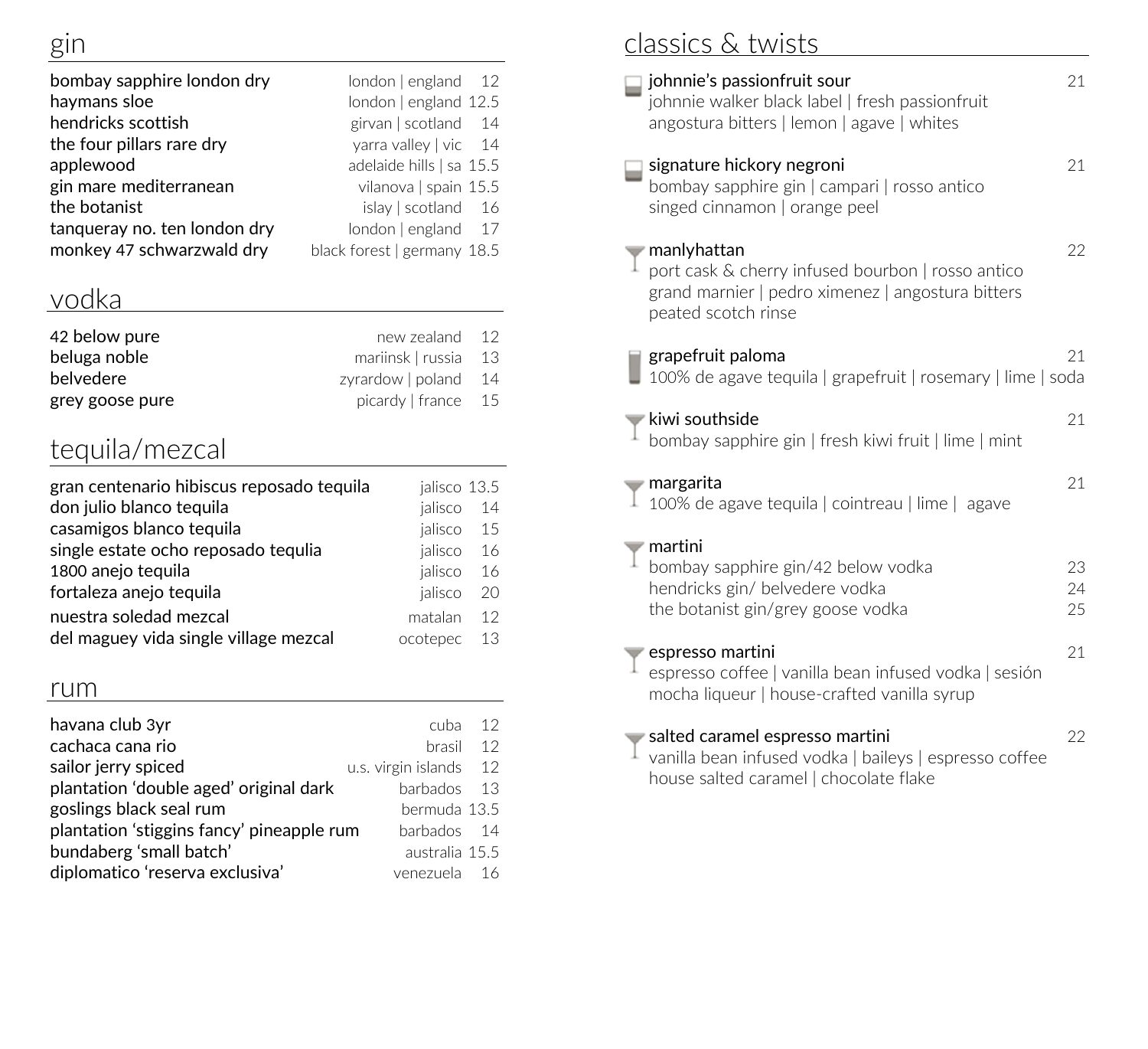## sparkling & sparkling rosé

| nv   | villa sandi prosecco<br>13<br>veneto   italy                         | -58 |
|------|----------------------------------------------------------------------|-----|
| nv   | jansz premium cuvee <sup>v</sup><br>145<br>pipers brook   tasmania   | 68  |
| nv   | champagne laurent-perrier la cuvée brut 26 125<br>champagne   france |     |
| nv   | champagne laurent-perrier cuvée rosé brut<br>champagne   france      | 220 |
| 2012 | champagne laurent-perrier millésimé brut<br>champagne   france       | 250 |

## rosé & interesting varietals

|      | 2019 domaine de chatillon jacquére<br>savoie   france                   |    | 55   |
|------|-------------------------------------------------------------------------|----|------|
|      | 2019 domaine truchetet aligoté<br>burgundy   france                     |    | 105  |
|      | $2020$ villa aix rosé<br>provence   france                              | 15 | - 70 |
|      | $2021$ blind corner organic orange wine $\theta$<br>margaret river   wa |    | 50   |
| 2021 | gemtree 'luna crescente' fiano $^{\mathsf{v}}$<br>mclaren vale   sa     |    | -55  |

## riesling

| 2013 d'arenberg dry dam riesling<br>mclaren vale   sa           |       |    |
|-----------------------------------------------------------------|-------|----|
| 2014 howard park museum release riesling<br>great southern   wa |       | 95 |
| 2021 atlas watervale riesling<br>watervale - clare valley   sa  | 13 58 |    |
| 2021 barossa boy 'cheeky tilly' riesling<br>eden valley   sa    |       | 80 |

## aperitifs & liqueurs

| pimms                      | 11 | pampelle              | 11 |
|----------------------------|----|-----------------------|----|
| campari                    | 11 | aperol                | 11 |
| antica formula vermouth 11 |    | ricard pastis         | 12 |
|                            |    |                       |    |
| amaro averna               | 11 | amaro montenegro      | 12 |
| sambucca- opal nera        | 11 | becherovka            | 12 |
| sambucca- opal bianca      | 11 | fernet branca         | 12 |
| francoli grappa            | 12 |                       |    |
|                            |    |                       |    |
|                            |    |                       |    |
| villa massa limoncello     | 11 | disaronno             | 11 |
| mozart dark chocolate      | 11 | dom benedictine       | 12 |
| chambord                   | 11 | cointreau             | 12 |
| tia maria                  | 11 | cherry herring        | 12 |
| baileys                    | 11 | drambuie              | 12 |
| licor <sub>43</sub>        | 11 | grand marnier         | 12 |
| galliano vanilla           | 11 | sesíon coffee liqueur | 15 |
| kahlua                     | 11 | la fee absinthe       | 18 |

## ports & cognacs

| aurora pedro ximenez                             | 12.5 |
|--------------------------------------------------|------|
| galway pipe grand tawny                          | 10   |
| ferreira LBV 2015 porto original portuguese port | 13   |
| penfolds grandfather rare tawny                  | 16   |
| courvoisier v.s. cognac                          | 12   |
| martell v.s.o.p cognac                           | 13   |
| massenez calvados vieux                          | 14   |
| victor gontier calvados domfrontais reserve      | 15   |
| delord bas-armagnac 1985                         | 22   |
| remy martin xo fine champagne cognac             | 28   |
| port flight                                      |      |

ferreira LBV 2015 porto original portuguese port aurora pedro ximinez penfolds grandfather rare tawny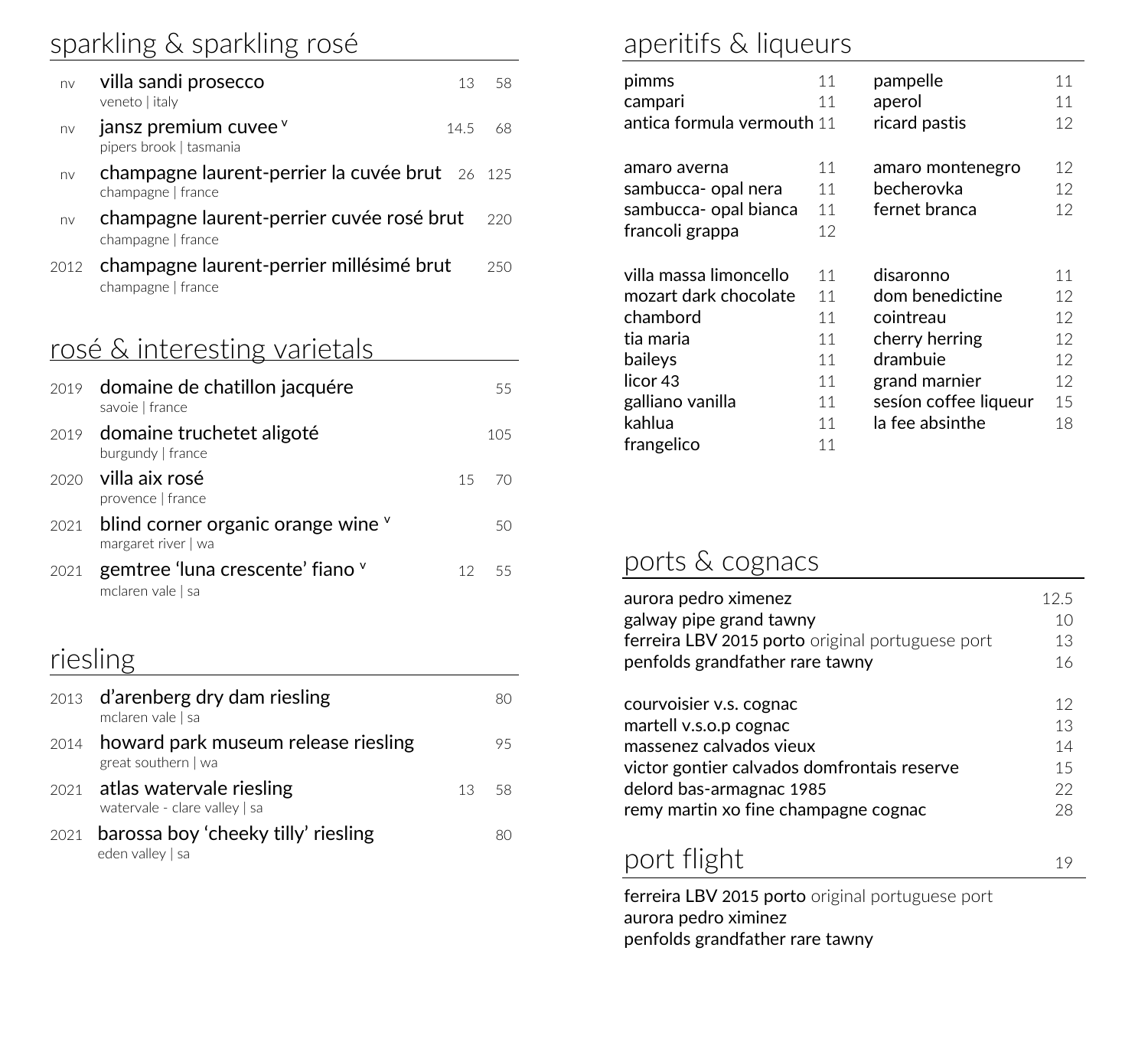### beer & cider

| tap <b>mornington peninsula pale ale</b> mornington victoria |  | 11 |
|--------------------------------------------------------------|--|----|
| <b>original budweiser budvar</b> budweis   czech republic 11 |  |    |

| btl<br>nort refreshing ale (non-alcoholic) | mona vale               | 9  |
|--------------------------------------------|-------------------------|----|
| cascade premium light                      | tasmania                | 10 |
| peroni leggera                             | italy 10.5              |    |
| crown lager                                | victoria                | 11 |
| corona                                     | mexico                  | 11 |
| 4 pines kolsch                             | manly                   | 11 |
| 4 pines stout                              | manly                   | 11 |
| napoleone apple cider                      | yarra valley   vic 11.5 |    |
| balter easy hazy                           | currumbin   gld         | 12 |
| lord nelson 'three sheets' pale ale        | the rocks               | 12 |
| batch brewing pacific ale                  | marrickville            | 12 |
| modus operandi pale ale                    | mona vale               | 14 |
| modus operandi 'sonic prayer' ipa          | mona vale               | 16 |

### non-alcohlic

| juice         | orange   cloudy apple   pineapple<br>cranberry   tomato                                   | 5<br>5                                |
|---------------|-------------------------------------------------------------------------------------------|---------------------------------------|
| soft          | coca cola   diet coke   lemonade<br>house lemon squash   lemon lime bitters               | 4.5<br>5                              |
|               | premium capi dry tonic<br>capi dry ginger ale<br>capi ginger beer<br>capi yuzu fruit soda | 6.5<br>6.5<br>6.5<br>6.5              |
| mineral water | san pellegrino sparkling<br>aqua panna still                                              | 5.5/10.5<br>500ml/1 ltr<br>500ml/1 tr |

## mocktails

| fruit shop                                                                            | 13. |
|---------------------------------------------------------------------------------------|-----|
| $\Box$ raspberry   passionfruit   cold-pressed apple                                  |     |
| orange juice   lime   agave                                                           |     |
|                                                                                       |     |
| virgin mojito                                                                         | 13  |
| $\Box$ fresh limes $\vert$ mint $\vert$ cold-pressed apple $\vert$ agave $\vert$ soda |     |

#### cool as a cucumber 11

Ī cold pressed cucumber | lime | fever tree elderflower tonic

## sauvignon blanc & semillon

| 2011 | leogate aged release reserve semillon $e^{i\sqrt{m}}$ 20<br>hunter valley   nsw |    | 95   |
|------|---------------------------------------------------------------------------------|----|------|
|      | 2020 astrolabe sauvignon blanc coravin<br>kekerengu coast   nz                  | 16 | - 75 |
|      | 2021 shelter bay sauvignon blanc v<br>marlborough   nz                          |    | 5(1) |
|      | 2021 clyde park fumé blanc<br>banockburn   vic                                  |    | 70   |
| 2021 | moss wood semillon coravin<br>margaret river   wa                               |    |      |

## pinot gris/grigio

| 2020 italo cescon friuli pinot grigio<br>friuli   italy  | 15. | - 72 |
|----------------------------------------------------------|-----|------|
| 2021 bird in hand pinot gris<br>adelaide hills   sa      |     | 58   |
| 2021 lethbridge pinot gris<br>geelong   vic              | 14  | 65   |
| $2021$ 42 <sup>o</sup> s pinot grigio<br>cambridge   tas |     | 65   |

## chardonnay

| 2015 | jack estate 'mythology' chardonnay coravin<br>coonawarra   sa | 19  | 90  |
|------|---------------------------------------------------------------|-----|-----|
| 2019 | scarborough yellow label chardonnay<br>hunter valley   nsw    |     | 65  |
| 2019 | la crema chardonnay<br>monterey   usa                         |     | 75  |
| 2019 | 1er cru dom, fevre chablis fourchaume<br>chablis   france     | 27  | 130 |
| 2020 | domaine fevre chablis<br>chablis   france                     | 18  | 85  |
| 2021 | de beaurepaire 'la comtesse' chardonnay<br>rylstone   nsw     | -13 | 60  |
| 2021 | lethbridge 'ooh la la' chardonnay<br>geelong   vic            |     | 68  |
| 2021 | farr rising chardonnay<br>geelong   vic                       |     | 120 |